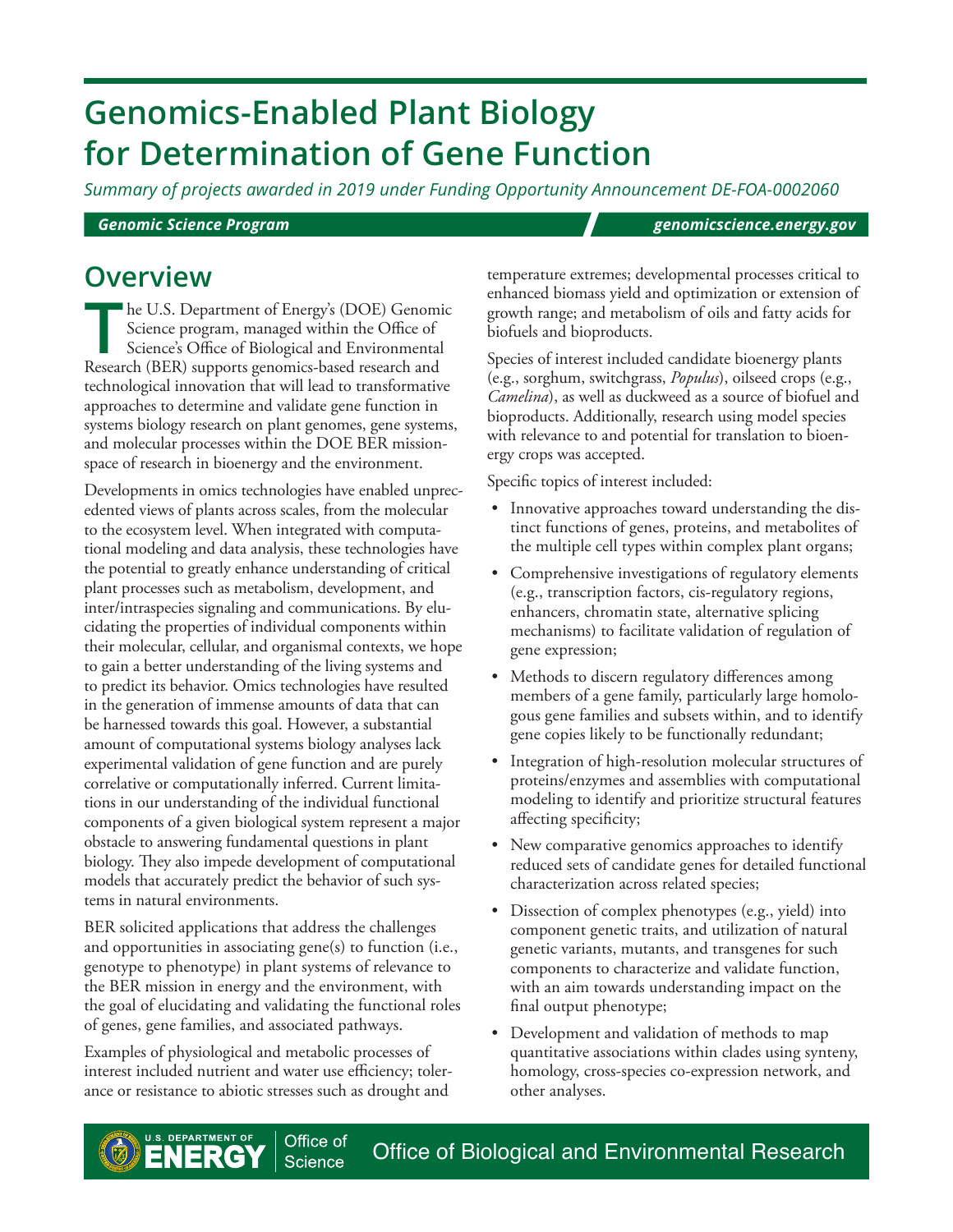# **2019 Awards**

#### **Functional Analysis of Candidate Genes Involved in Oil storage and Stability in Pennycress**

- **PI:** Ana Paula Alonso (University of North Texas)
- **Co-Investigators:** Kent Chapman (University of North Texas) and Erich Grotewold (Michigan State University)

The goal of this research is to advance knowledge of gene function in dedicated bioenergy oilseed crops used for specialty fuels such as pennycress (*Thlaspi arvense* L.), which has promise as a source of aviation fuel. The function of candidate genes involved in lipid storage and stability will be investigated using transient expression in *Nicotiana benthamiana*, followed by validation and characterization in pennycress. Knowledge and findings generated through this project will facilitate oil production and storage in alternative oilseed crops as well as in vegetative organs of bioenergy plants.

#### **Coupling Metabolic Source Isotopic Pair Labeling and Genome-Wide Association for Metabolite and Gene Annotation in Plants**

- **PI:** Clint Chapple (Purdue University)
- **Co-Investigator:** Brian Dilkes (Purdue University)

This project will use a robust, high-throughput approach comprising isotopic labeling, mass spectrometry, and Genome Wide Association (GWA). Coupling GWA and parallel measurements of metabolites isotopically tagged by pathways of origin will uncover novel metabolism, unlock understanding of multiple metabolic pathways, and enable accurate determination of gene function. Using *Arabidopsis* and sorghum, this pipeline will identify all metabolites derived from precursors for which isotopically labeled precursors are available and will classify as yet unknown amino acid-derived metabolites and identify genes involved in their production.

#### **Discovering Innovations in Stress Tolerance through Comparative Gene Regulatory Network Analysis and Cell-Type Specific Expression Maps**

- **PI:** José R. Dinneny (Stanford University)
- **Co-Investigators:** Maheshi Dassanayake, Dong-Ha Oh (Louisiana State University); Song Li (Virginia Polytechnic Institute and State University); John Schiefelbein (University of Michigan)

Innovations in gene function allow wild plants to inhabit environments that are commonly stressful to domesticated crops. The goal of this project is to identify such innovations by defining the regulatory and physiological context that these genes function in across several *Brassicaceae* genomes. Using recent advances in

sequencing technologies and machine learning, putative genes associated with extremophyte resilience will be introduced into stress-sensitive species to test whether extremophyte physiological properties can be transferred to naive genomes. The result will be an experimental and data analytics pipeline that will be broadly applicable to the study of gene function at the plant family level, producing a roadmap for improving plant traits.

### **Elucidating the Molecular Mechanisms Underlying Drought Resilience in Sorghum**

- **PI:** Andrea L. Eveland (Donald Danforth Plant Science Center)
- **Co-Investigators:** Todd C. Mockler (Donald Danforth Plant Science Center), William Duke Pauli (University of Arizona), Brian Dilkes (Purdue University)

The goal of this project is to define and functionally characterize genes and pathways related to drought stress tolerance in sorghum and the molecular mechanisms by which these factors drive phenotypic diversity. Leveraging a field-based phenotyping infrastructure in Maricopa, Arizona, this team will use integrative genomics, highresolution phenotyping, and molecular and genetic assays with targeted gene editing to characterize and experimentally validate gene function predictions. Identifying the genes and regulatory networks that underlie phenotypic variation in drought tolerance will reveal the genetic basis for the remarkable phenotypic plasticity of sorghum and identify control points for enhancing the productivity of bioenergy crops in marginal environments through precision breeding or engineering.

### **Creation of an Acyltransferase Toolbox for Plant Biomass Engineering**

- **PI:** Brian Fox (University of Wisconsin-Madison)
- **Co-Investigators:** John Ralph (University of Wisconsin-Madison), Shawn Mansfield (University of British Columbia)

The project's objective is to expand the understanding and utility of plant acyl-CoA ligases and BAHD acyltransferases through a systematic evaluation of all members of these important gene families. An experimentally validated set of up to 30 genes encoding "best-in-class" enzymes for *in planta* screening in *Arabidopsis*, poplar, and sorghum will be generated using *in vitro* biochemistry. Those found to encode desirable functional properties such as growth and cell wall characteristics will be tested in poplar and sorghum. This acyltransferase toolbox will provide a "knock-out/knock-in" list for performing precision engineering of plant metabolism to obtain new and improved properties.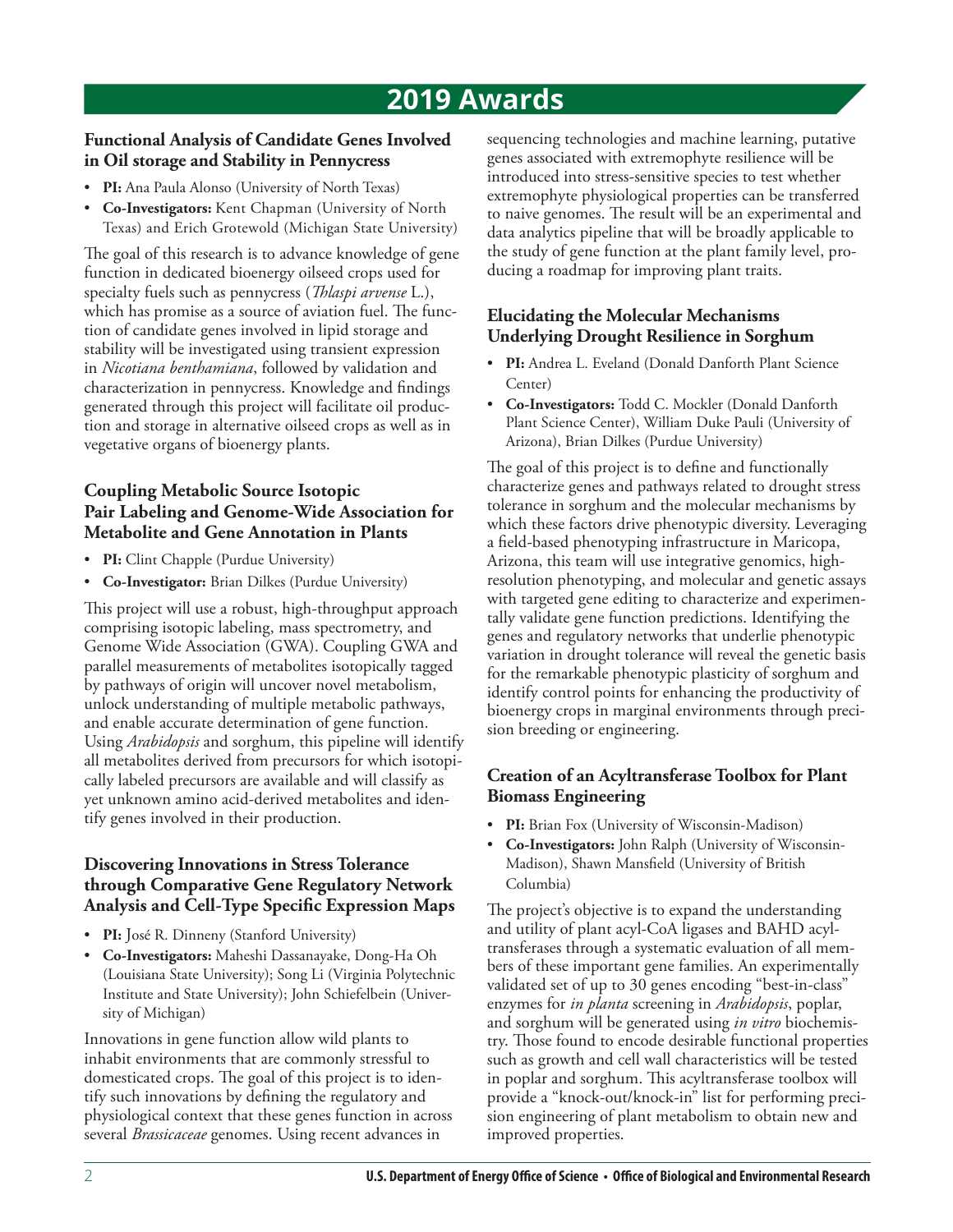#### **Transforming Our Understanding of Chloroplast-Associated Genes through Comprehensive Characterization of Protein Localizations and Protein-Protein Interactions**

- **PI:** Martin C. Jonikas (Princeton University)
- **Co-Investigator:** Danny J. Schnell (Michigan State University)

This project aims to generate a map of protein localizations and protein-protein interactions for chloroplastassociated genes, the energy-producing organelle which is a hallmark of plants. Utilizing the unicellular model green alga *Chlamydomonas reinhardtii* and the biofuel oilseed crop *Camelina sativa*, a searchable online resource for nearly all chloroplast-associated proteins will be generated by leveraging high-throughput protein tagging, microscopy, and affinity purification-mass spectrometry. High-priority localizations and protein-protein interactions will be validated in *Camelina* and used to advance understanding of protein interaction networks that impact yield and stress resistance.

#### **Constructing the Nitrogen Flux Maps of Plants**

- **PI:** Hiroshi Maeda (University of Wisconsin-Madison)
- **Co-Investigators:** Trent Northen, Yasuo Yoshikuni (Lawrence Berkeley National Laboratory); Zoran Nikoloski (University of Potsdam and Max Planck Institute of Molecular Plant Physiology, Germany); Taichi Takasuka (Hokkaido University, Japan)

The objective of this study is to construct plant nitrogen flux maps (NFMs) from plant genomes and to determine system-level functionality of a plant nitrogen (N) metabolic network. Biochemical functions of aminotransferase (AT) enzymes will be assessed through high-throughput gene and protein synthesis and enzyme assay platforms, followed by computational protein modeling to predict AT functions from other species and validation by kinetic stable isotope precursor feeding. The resulting NFMs will serve as a framework to quantify N flow through the plant metabolic network, simulate plant metabolic response to N availability, and identify potential targets for improving N use efficiency.

#### **High-Throughput Determination of a Subcellular Metabolic Network Map of Plants**

- **PI:** Seung Y. Rhee (Carnegie Institution for Science)
- **Co-Investigators:** David W. Ehrhardt (Carnegie Institution for Science), Markita del Carpio Landry (University of California Berkeley), Jenny Mortimer (Lawrence Berkeley National Laboratory)

An integrated pipeline combining computational prediction, metabolic network modeling, and high-throughput

experimental testing will be developed using live confocal imaging, nanomaterial-mediated plant transformation, and metabolic network modeling. A high-quality subcellular map of small molecule metabolism will be created in *Sorghum* and *Brachypodium*, which will then be used to generate accurately compartmentalized metabolic network models will be experimentally validated with knock-out gene expression and carbon nanotubemediated CRISPR technology. This project will create a set of ground-truth data for subcellular locations of metabolic enzymes, yielding important insight into the structure and function of metabolic networks.

#### **TGCM: (T)rait, (G)ene, and (C)rop Growth (M)odel Directed Targeted Gene Characterization in Sorghum**

- **PI:** James C. Schnable (University of Nebraska-Lincoln)
- **Co-Investigators:** Erin Bunting, Addie M. Thompson (Michigan State University); Yufeng Ge, (University of Nebraska); Brandi Sigmon (University of Nebraska-Lincoln); Kaiyu Guan (University of Illinois Urbana-Champaign); Jian Jin (Purdue University); Yumou Qiu (Iowa State University)

The objective of this project is to develop and use tools to improve the efficiency and cost-benefit equation of using reverse genetics to characterize gene function in plants. Machine learning, quantitative genetics, and physiologically informed crop growth models and statistical methods adapted from the BayesCpi approach to genomic prediction will be used to predict key genes, find associations, and identify component traits that contribute significantly to key composite traits such as biomass production. The resulting set of computational, statistical, and genetic tools could be deployed in any plant species to significantly increase throughput for characterization of previously unstudied genes.

#### **Combining Genome-Wide Association Studies and Expression Quantitative Trait Nucleotide Mapping with Molecular and Genetic Validations to Identify Transcriptional Networks Regulating Drought Tolerance in** *Populus*

- **PI:** Gail Taylor (University of California, Davis)
- **Co-Investigators:** Jin-Gui Chen, Wellington Muchero (Oak Ridge National Laboratory)

The aim of this research is to determine the genetic basis of drought tolerance, a highly complex trait, in bioenergy *Populus*. Natural genetic variation found in two *Populus* populations will be harnessed with available high-throughput phenotyping, computational tools,